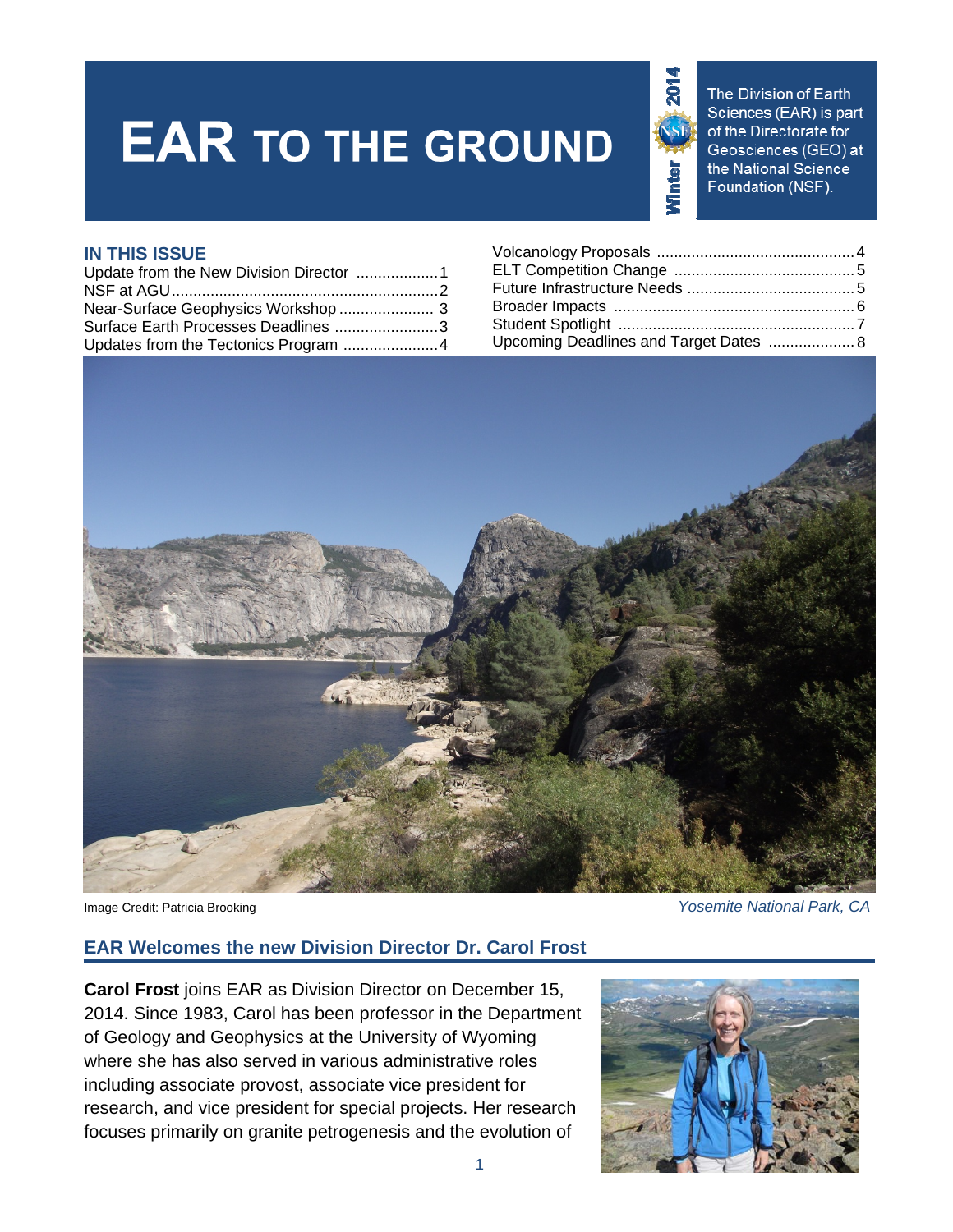#### **EAR TO THE GROUND**

the continental crust, but she has also developed isotopic fingerprints for ground and surface waters including those co-produced with hydrocarbon resources. Her co-authored textbook, *Elements of Igneous and Metamorphic Petrology*, was published earlier this year by Cambridge University Press. She is former science editor of *Geosphere*, was CASE Professor of the Year for Wyoming, and has been awarded the University of Wyoming's highest faculty prize, the George Duke Humphrey Award. She is enthusiastic to represent the Earth Science community and advance basic geoscience research and education as EAR Director.

#### **Join us at the American Geophysical Union Meeting**

**AGU What's New in the NSF Geosciences** 



**December 16th, 2014 6:15 PM-7:15 PM Moscone West Room 2003 San Francisco, CA** 



**AGU Career Advice Workshop: Preparing a Successful NSF Graduate Fellowship Application** 

**December 16<sup>th</sup>, 2014 11:00 AM-12:00 PM Moscone South Mezzanine 270 San Francisco, CA** 



# **AGU Workshop: Navigating the NSF System**



**December 17th, 2014 9:00 AM-12:00 PM San Francisco, CA Marriott Marquis Golden Gate C2** 

 *The workshop is possible through a partnership of the Earth Science Women's Network and AGU Education* Leadership of the Directorate for Geosciences at the National Science Foundation (NSF) will update the community on the latest GEO programmatic and budget information. The report of the Advisory Committee for Geosciences, *Dynamic Earth: GEO Imperatives & Frontiers 2015-2016* will also be released at the town hall. The town hall will also include introductions of new Division Directors in Atmospheric & Geospace Sciences, Earth Sciences, and Ocean Sciences. Following short presentations, NSF will answer questions and discuss community concerns regarding geoscience research support.

This workshop is designed for undergraduates, pre-candidate graduate students, and faculty members who wish to know more about how to prepare a successful NSF Graduate Fellowship Program (GRFP) application. NSF GRFP winners from different disciplines will describe their experience preparing the application and answer questions about the application process.

How do you make your proposal as NSF-savvy as possible? How do you best describe your broader impacts? How do you identify the best program for application? This workshop is open to all AGU Fall Meeting attendees and will be particularly helpful to early-career to mid-career participants, graduate students, post-docs, researchers, and tenure-track faculty thinking about applying for NSF funding for the first time.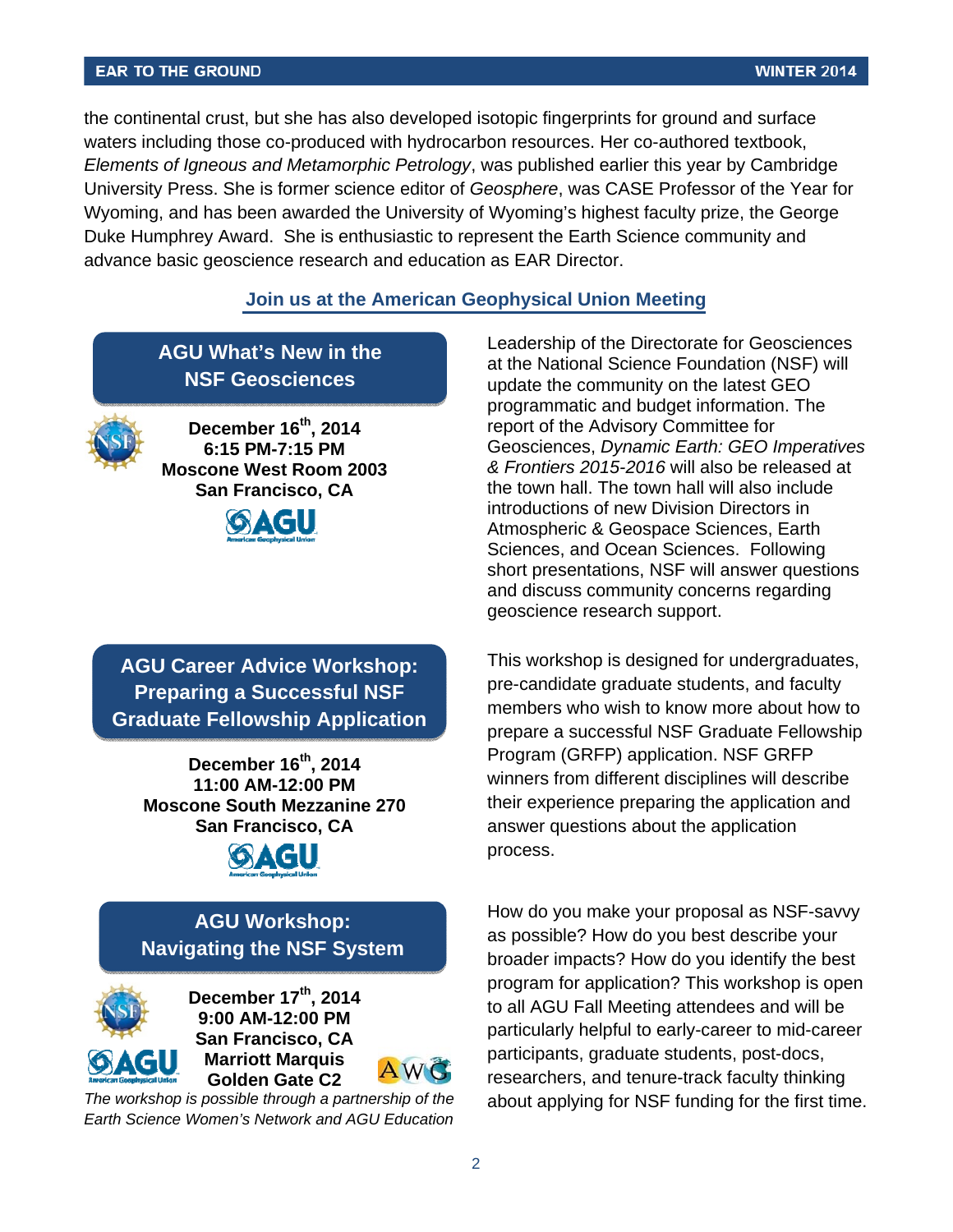## **Hands-On Workshop: Near Surface Geophysics for Hydrology**

# **January 12th -16th, 2015**

## **8:00 AM-4:00 PM EST University of Arizona Tuscon, AZ**



**S**CUAHSI

THE UNIVERSITY

The Wyoming Center for Environmental Hydrology and Geophysics (WyCEHG), the University of Arizona, and CUAHSI will offer a Hands-on Workshop on Near Surface Geophysics for Hydrology from January 12-16, 2015.

Over the past 10 years, near-surface geophysics has become accessible even to non-experts, due to the development of reliable, easy-to-use instrumentation and intuitive, user-friendly software. As a result, new opportunities exist for applying near-surface geophysical techniques to problems of watershed hydrology and critical zone processes.

This hands-on workshop will introduce participants to several key methods of near-surface geophysics and their application to hydrology and critical zone processes. Techniques to be covered will include:

- Seismic refraction
- Ground-penetrating radar
- Electrical resistivity
- Magnetics
- Electromagnetic induction

The course will combine lecture and hands-on instruction with state-of-the-art geophysical equipment and software. Three field trips will be taken to collect field data at the Catalina Critical Zone Observatory near Tucson, Arizona; the data to be collected will then be analyzed during the course. Participants will also travel to the Biosphere2 facility in Oracle, AZ for a lecture and hands-on training. Registration Deadline: December 10, 2014

#### **Surface Earth Processes Program Deadline Update**

A primary objective of research support provided by the National Science Foundation (NSF) is to transform the boundaries of scientific understanding. To meet this objective, after the upcoming January 2015 deadlines, new solicitations will be released for programs in the Surface Earth Processes Section within the Division of Earth Sciences. These new solicitations will no longer require that proposals be submitted by a specific deadline. Beginning on April 16th, 2015 investigators will be allowed to submit proposals at any time. Despite this change, programs in the Surface Earth Processes Section will continue to maintain high-quality merit review through the use of panel and ad hoc reviews, as has been the practice in the Division of Earth Sciences for many years. For more details, see the full dear colleague letter http://www.nsf.gov/publications/pub\_summ.jsp?ods\_key=nsf15020.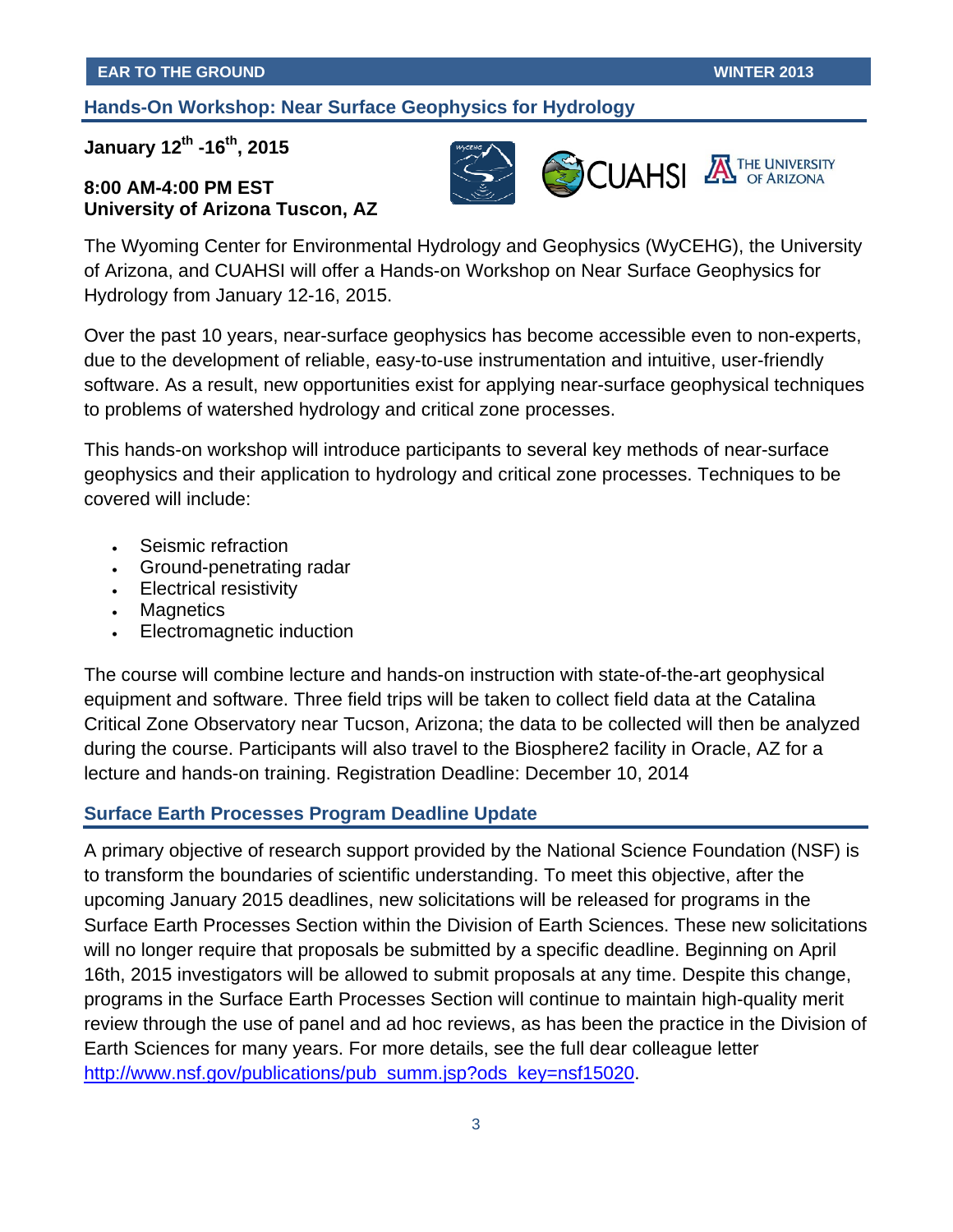## <span id="page-3-0"></span>**Updates from the Tectonics Program**

The Tectonics Program solicitation was revised this summer. The new solicitation, [NSF 14-609,](http://www.nsf.gov/publications/pub_summ.jsp?ods_key=nsf14609) can be found at: http://www.nsf.gov/publications/pub\_summ.jsp?ods\_key=nsf14609

Important changes are: (1) refinement of program objectives; (2) deadline dates replaced by target dates (see the NSF Grant Proposal Guide (GPG) for definitions); (3) new limits on institutional eligibility and numbers of proposals an individual can be involved in; (4) new proposal preparation instructions, which include instructions on preparation of a conflict of interest spreadsheet; and (5) introduction of a new collaboratory track (Tectonic Collaboratories) aimed at fostering new research collaborations on frontier topics. Additional minor changes were made, thus it is important for applicants to carefully read the entire solicitation as well as the NSF Grant Proposal Guide (NSF 15-001): http://www.nsf.gov/publications/pub\_summ.jsp?ods\_key=papp).

The Tectonics Program anticipates that this year will be an important one for defining future directions. Several upcoming workshops are expected to help formulate those directions. Although early in the planning phases, members of the community are developing workshops aimed at: 1) fault zone research; 2) tectonics, surface processes, and climate; 3) analog modeling; and 4) tectonics and structural geology white paper. Tectonics program officers will alert the GSA Structural Geology & Tectonics membership to these workshops as details are known.

#### **Volcanology Proposals**

Volcanology is a burgeoning discipline in the Earth Sciences, which has resulted in a greater number of volcanologists in the academic world and more volcanology proposals being submitted to the National Science Foundation. Because there is no program in the Division of Earth Sciences with "Volcanology" or "Volcano" in its title, questions arise about how the division handles volcano-related proposals, and to whom those proposals should be submitted. Most volcano-science proposals outside of the petrology realm can be considered as either physical volcanology or volcano geophysics. Most physical volcanology proposals, including those whose focus is on dynamic modeling, should be submitted to the Petrology and Geochemistry program (CH); this also includes proposals where chemical data are the primary data to be acquired, such as gas studies. Proposals where the principal research tool involves geophysical measurement, including seismic, geodetic, and infrasound studies are typically submitted to Geophysics (PH).

Many volcanology proposals cover ground in both areas, particularly those that are collaborative. In that case, the proposals are evaluated (and commonly funded) jointly between the two programs. Petrology and Geochemistry and Geophysics purposely convene their panels at the same time, so that cross-disciplinary groups of experts can evaluate proposals that contain both volcano geophysics and physical volcanology. An increasing number of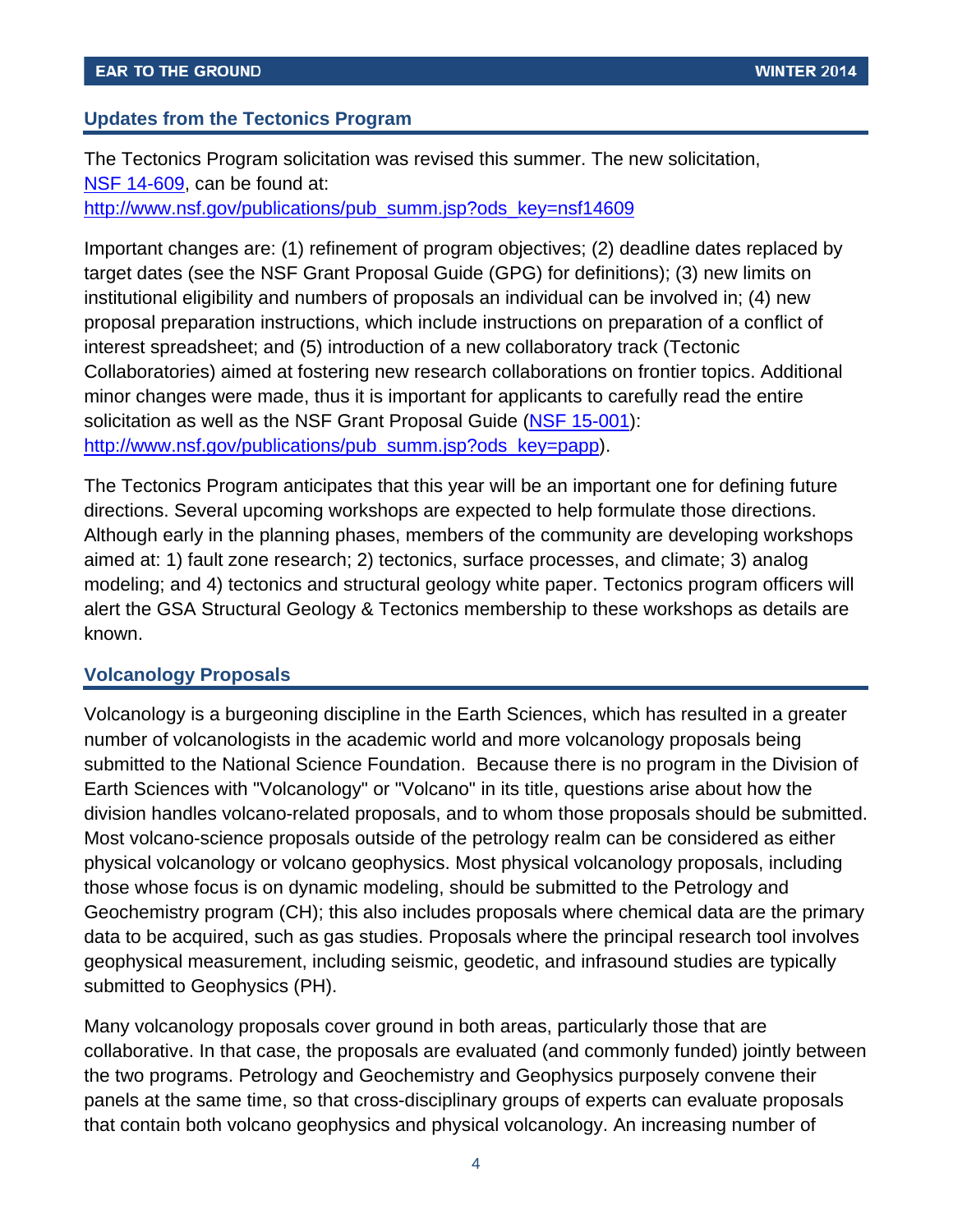<span id="page-4-0"></span>volcanology proposals involve aspects of marine geology or atmospheric sciences. For these proposals, those programs will also be involved in evaluation and funding of volcano-science work. Several Program Directors have a great deal of experience working on volcanoes and they recruit volcanologists to serve on both the CH and PH panels.

As always, it is important to communicate with the Program Directors as you are preparing a proposal. This is especially true if you need advice as to which program to submit, or if there is some particularly novel aspect of your proposal that might require atypical evaluation. If your work crosses some of these programmatic boundaries, consider which community has the most to gain from the research proposed, and submit to that program as the lead.

In summary, although it is not specifically named in any program title, EAR works hard to assure that volcanology proposals are evaluated and funded both fairly and efficiently. Volcano science is alive and well at the National Science Foundation!

# **Earth-Life Transitions Competition Change**

Last year (2013), *Sedimentary Geology & Paleobiology Program* (SGP) held its first Earth-Life Transitions (ELT) competition, conceived by the SGP Transitions Community Committee. The response was overwhelming and enthusiastic. It was with great pleasure that SGP was able to support 9 out of 37 projects. This translates to a success rate of 24%. The SGP Program is committed to supporting ELT into the future. The original ELT plans were for a competition to be held every two years, making 2015 the next call for proposals. Due to available resources among other considerations, SGP is sorry to report that the next ELT solicitation will be delayed until spring 2016. After the 2016 competition, pending available resources, ELT will return to the original every other year cycle (2018, 2020, etc.). A new SGP/EAR solicitation will soon be issued, so watch for additional details.

#### **Future Infrastructure Needs in Surface Earth Processes**

On October 5-7<sup>th</sup> in Chicago's Field Museum, EAR's Surface Earth Processes Section supported an initial workshop to fuel a community conversation on infrastructure needs to support grand research challenges in Earth surface processes. Such challenges have been laid out in community documents over the past three years, and workshop leader Lee Kump brought together 20 scientists to focus specifically on the underlying infrastructure needs over the coming decade. The group is working on an EOS article that summarizes the main outcomes, and ideas from the workshop will be a basis for further community deliberations in 2015. This timely discussion gives Program Managers in the Surface Earth Processes Section valuable insights to infuse into broader EAR and NSF conversations about infrastructure investments.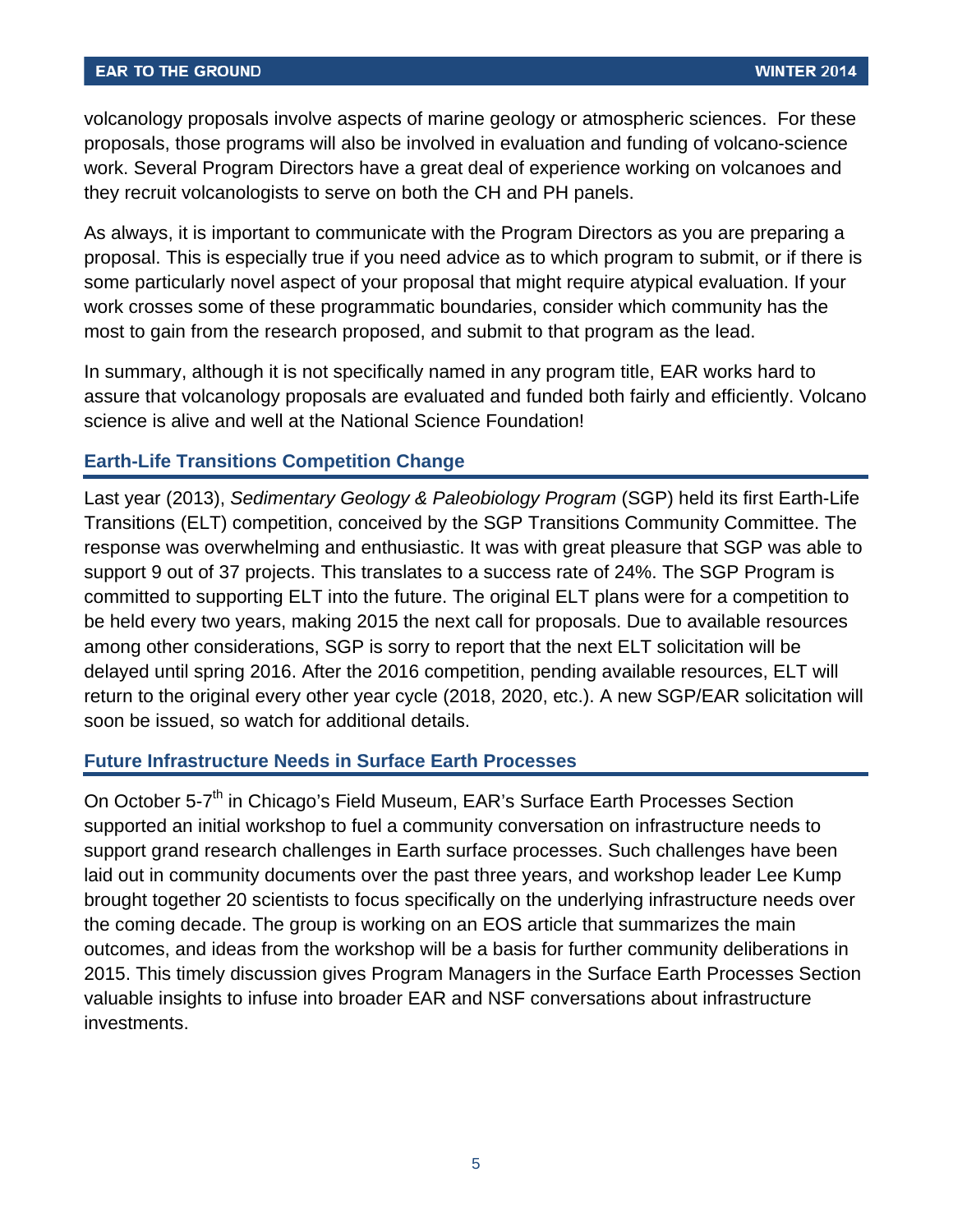## <span id="page-5-0"></span>**Broader Impacts – Examples from the Ground**

In collaboration with EAR Program Directors, we have compiled a list of examples of broader impacts that we will continue to share with you in coming issues of *EAR to the Ground*. These examples range in scope, audience, and approach. However, they share some common traits: engaging relevant partners during the planning of the activity, implementation focused on the audience, and follow up activities. These examples include broader impacts activities related to outreach to the scientific community, undergraduate education, instrumentation, international collaborations, broadening participation, K-12 education, informal science education, and applications of research results. Our intent is not to have all the broader impacts in EAR look alike, but to have the broader impacts be highly impactful as well as informed, planned, and executed as integrated portions of research projects.

# *Geoscience Internship Program for Minorities and an Earth Science Professional Development Course for Middle School Teachers*

Award Number: 1135382 *FESD Proposal,Type I: Open Earth Systems: Whole planet models for global processes and major events in Earth's history*  PIs: Peter L Olson (Johns Hopkins University), Anand Gnanadesikan (Princeton University), Linda A Hinnov (Johns Hopkins University), Darryn W Waugh (Johns Hopkins University)

**Research:** This Frontiers in Earth System Dynamics (FESD) award is investigating how global-scale interactions between the mantle, crust, core, ocean, and atmosphere exert controls on Earth's evolutionary trajectory and the roles these interactions played in decisive events in Earth's history.

**Broader Impacts Activity**: This research team is developing and testing two unique broader impacts activities. The first is called Geoscience Ingenuity. It's an innovative new internship program that is recruiting motivated high school students from underrepresented groups into the geosciences. The second is a professional development course for middle school teachers in Maryland to satisfy their certification needs and meet the state assessment criteria in the earth sciences.

**Implementation:** For the Geoscience Ingenuity program, the team partnered with the Baltimore Polytechnic Institute to recruit two intern students to work with the PIs on original research aligned with the goals of this award. The interns designed and executed their own research plans under the mentorship of the PIs. They also participated in group meetings to learn new ideas and build a network with experienced geoscientists.

The state of Maryland and Baltimore City approved the team's "Open Earth Systems: An Earth Science Course For Maryland Teacher Professional Development" as a 3 credit/ 3 Achievement Unit professional development course. Participants in this course receive 45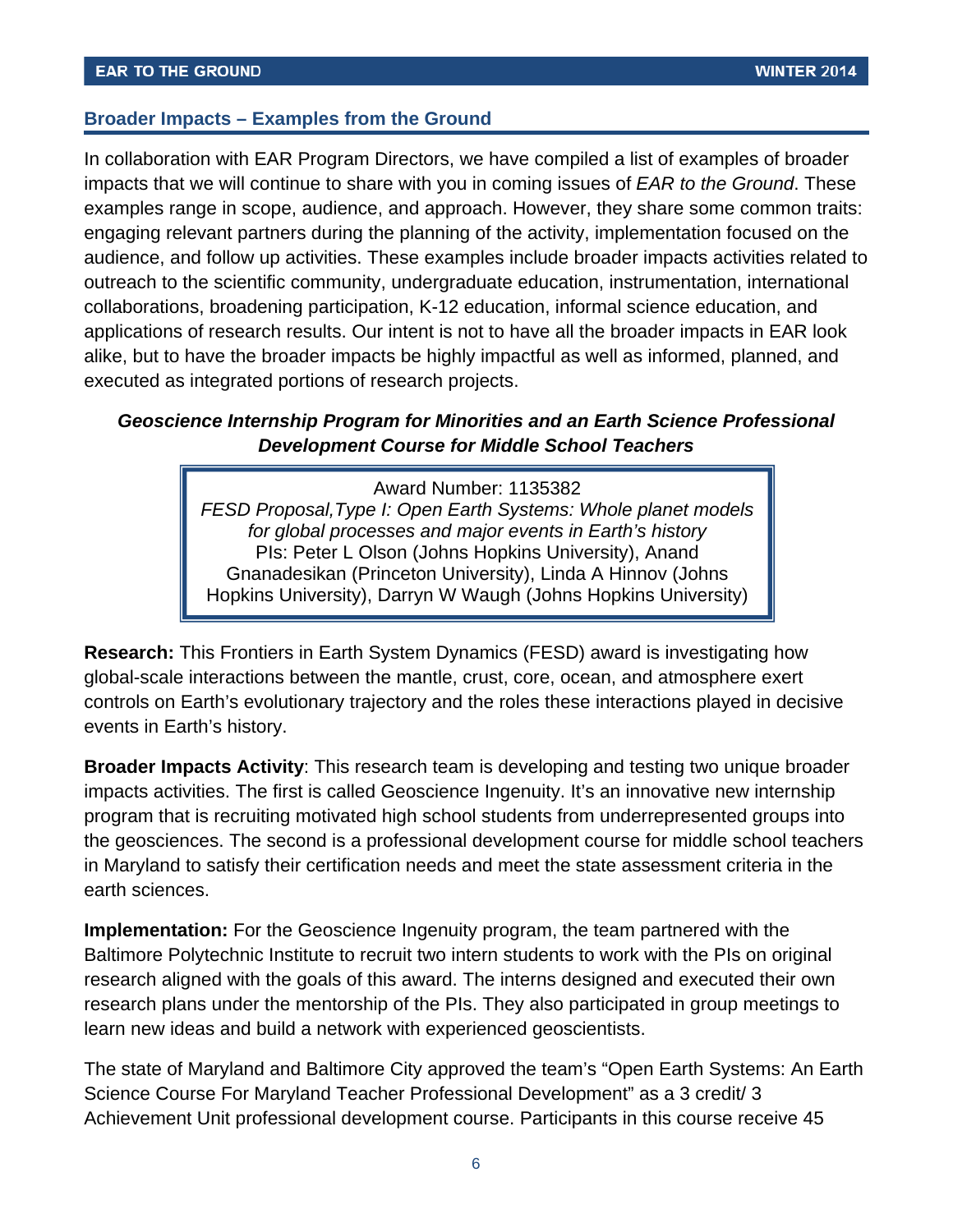#### <span id="page-6-0"></span>**EAR TO THE GROUND**

hours of lectures and supervised training in online Earth science instructional resources, laboratory methods, and field studies. Participants also build their own pre-K-12 lesson plans. These plans emphasize interactive student learning in the global climate system, natural disasters, Earth history and the fossil record, and plate tectonics and the rock cycle.

**Impact:** Through the Geoscience Ingenuity program, two high school students have had the opportunity to work directly with geoscience researchers at a university. One of these students received a semifinalist award in the National Intel Science Competition for the work completed on this internship project.

In the professional development course offered 7-20 July 2014, 28 teachers attended daily lectures and demonstrations and developed lesson plans. They also participated in the Baltimore Heat Island Project, deploying temperature sensors at their respective schools. These data will be used for an NSF funded project on heat islands. More information on this unique professional development course is available here: http://www.openearthsystems.org/course/.

Scientific progress comes in all shapes and sizes. Disparate fields, researchers and methods united by one thing: potential. Every NSF grant has the potential to advance knowledge and benefit society--what we call broader impacts. Find more in our new [broader impacts section](http://www.nsf.gov/od/iia/special/broaderimpacts/?WT.mc_id=USNSF_51) of NSF's webpage or check out #broaderimpacts on twitter.

#### **Student Spotlight**

Fabiola Cartegena and Alan Velez are undergraduate geology majors at the University of Puerto Rico Mayaguez. They joined Drs. Megan Elwood Madden and Lynn Soreghan, professors at the University of Oklahoma, in fieldwork associated with NSF-supported EAR research on weathering in fluvial systems. Fabiola and Alan accompanied the field party to participate in all aspects of sediment and water sampling, and simultaneously contributed invaluable cultural and



linguistic expertise. Following the field component, Fabiola travelled to the University of Oklahoma to conduct sample preparation and analyses for sedimentological and geochemical laboratory work.

Shed spotlight on your student! Send a photo & description (100 word max) of their involvement in an EAR-funded project to rthornto@nsf.gov subject: "Student Spotlight".